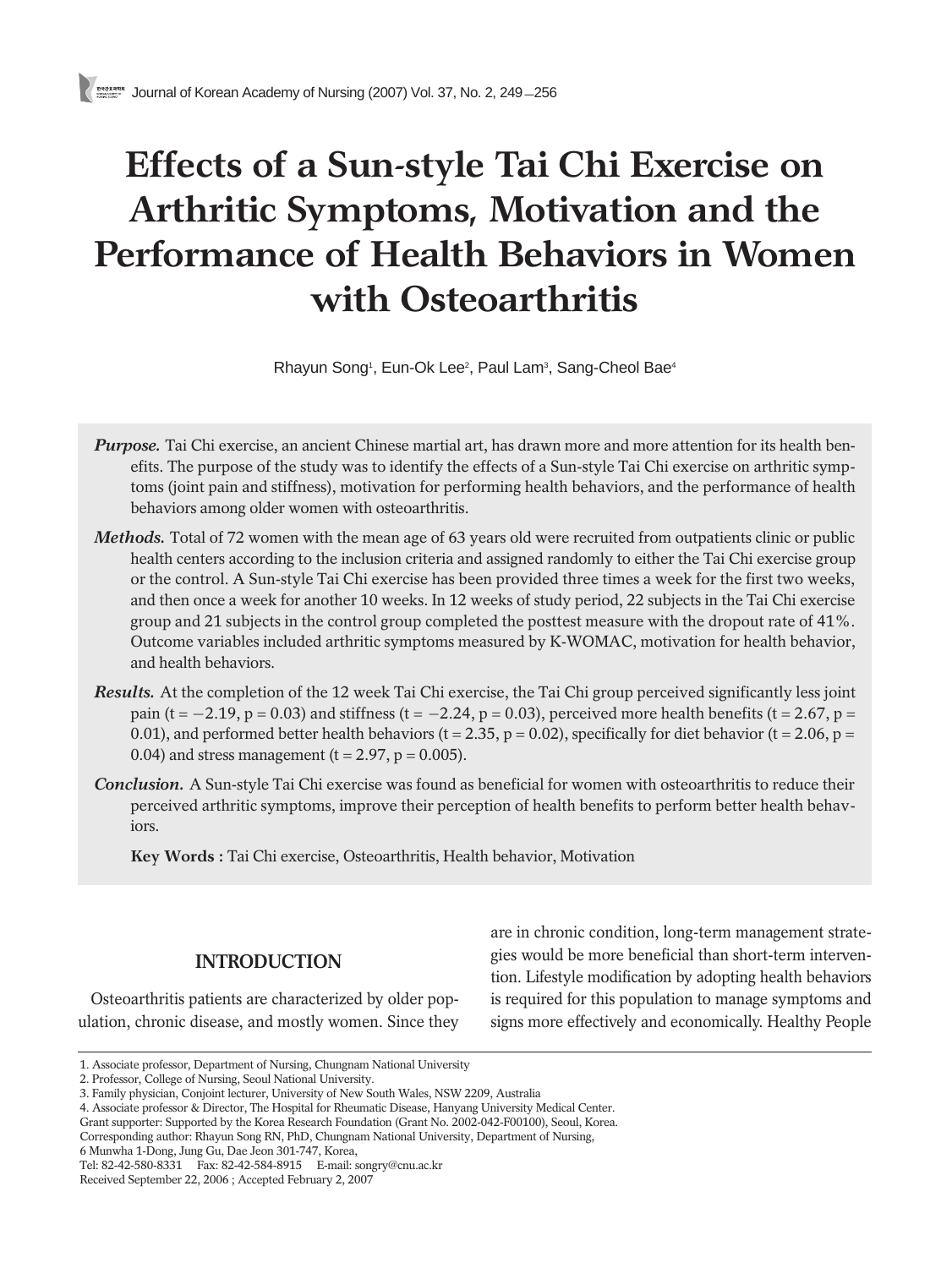2010 advocated the adherence of regular exercise as an effective self-management technique for individuals with arthritis (Center for Disease Control and Prevention USA, 2005). However, only  $10-30\%$  of aging population engages regular exercise (Resnick & Nigg, 2003), and those with chronic disease such as arthritis would be expected to exercise even less.

Adoption of health behavior can be successful when the intervention is implemented based on motivation theories. Research has indicated that motivational factors are the best psychological determinant of health behaviors and exercise adherence (Jensen & Lorish, 1994; Song, 2006). Motivation is defined by an integrated cognitive and emotional process, anchored by personal goals that direct, energize, and regulate goal-directed behaviors (Ford, 1992). In previous literature, intervention strategies to motivate older adults to perform health behaviors have focused on enhancing cognitive process through health education classes (Heidrich, 1998). A clinical study revealed that the perceived self-efficacy, benefits, barriers, interpersonal influences were the significant determinants of physical activity and healthy eating among rural women aged 50 to 69 (Walker, Pullen, Hertzog, Boeckner, & Hageman, 2006). On the other hand, the emotional component of the motivation process has also received attention. A study on older adults showed that the adherence of health-promotion programs for older adults could be enhanced by associating exercise with pleasant sensations; pleasant or unpleasant feelings of fun, boredom or fear were reported as main reasons of quitting exercise among older adults (Resnick & Spellbring, 2000). An intervention study supported this premise, showing that enhancing emotion (emotional salience) and cognitive components (self efficacy, perceived benefits, and perceived barriers) of motivation improved the performance of health behaviors among older adults of exercise program (Song, June, Kim, & Jeon, 2004).

Since motivational factors are the common determinants of adopting health behaviors, it can be assumed that an adoption of single health behavior through enhancing motivation would influence to perform more of other health-related behaviors (Song, 1997). A study of health promotion in the work-place by Pender and colleagues (1990) reported the employees with a longer period of participation in fitness activities also performed better in other dimensions of a healthy lifestyle. An intervention study for elderly in residential homes also

supported this assumption, showing that those who participated in exercise class were more motivated to perform health behaviors, consequently performed more health behaviors than their counterparts (Song, June, Kim, & Jeon, 2004). Therefore, it may be possible to encourage an individual to perform the physical exercise which he or she prefers to initiate and maintain it, and then the enhanced motivation will lead to the better performance of other related health behaviors.

Recently, Tai Chi exercise, an ancient Chinese martial art, has drawn more and more attention for its health benefits. Tai Chi exercise consists of slow but continuous movements of body parts combined with deep diaphragmatic breathing and relaxation, while maintaining body posture upright (Lam, 1998). Among major types of Tai Chi forms, the 12 forms of a Sun-style Tai Chi exercise has been applied to arthritis patients, supporting its benefits of enhancing muscle strengths, flexibility, and physical fitness (Song, Lee, Lam, & Bae, 2003). Tai Chi exercise was also related to pain management, better balance, risk reduction for falls, and improving quality of life (Klein & Adams, 2004). A study on inactive older adults with random assignment reported that the participants of Tai Chi intervention for 6 months significantly improved self-efficacy and perceived physical function (Li, Harmer, McAuley, & Fisher, 2002). Only a few studies has been found to link Tai Chi exercise and cognitive factors of motivation, yet various health benefits of Tai Chi exercise could lead to potential benefits in health promotion (Lan, Lai, & Chen, 2002). Considering the characteristics of Tai Chi exercise and the potential interaction of exercise participation with other health behaviors, implementation of Tai Chi exercise could be an initiating factor to motivate this population to perform more various health behaviors.

The purpose of the study was to identify effects of a Sun-style Tai Chi exercise on arthritic symptoms (joint pain and stiffness), motivation for health behaviors, and the performance of health behaviors in women with osteoarthritis.

#### **METHODS**

#### *Research Design and Subjects*

An experimental design with randomized assignment with pretest and posttest was utilized for the purpose of the study. The women older than 55 years of age who has been diagnosed with osteoarthritis were recruited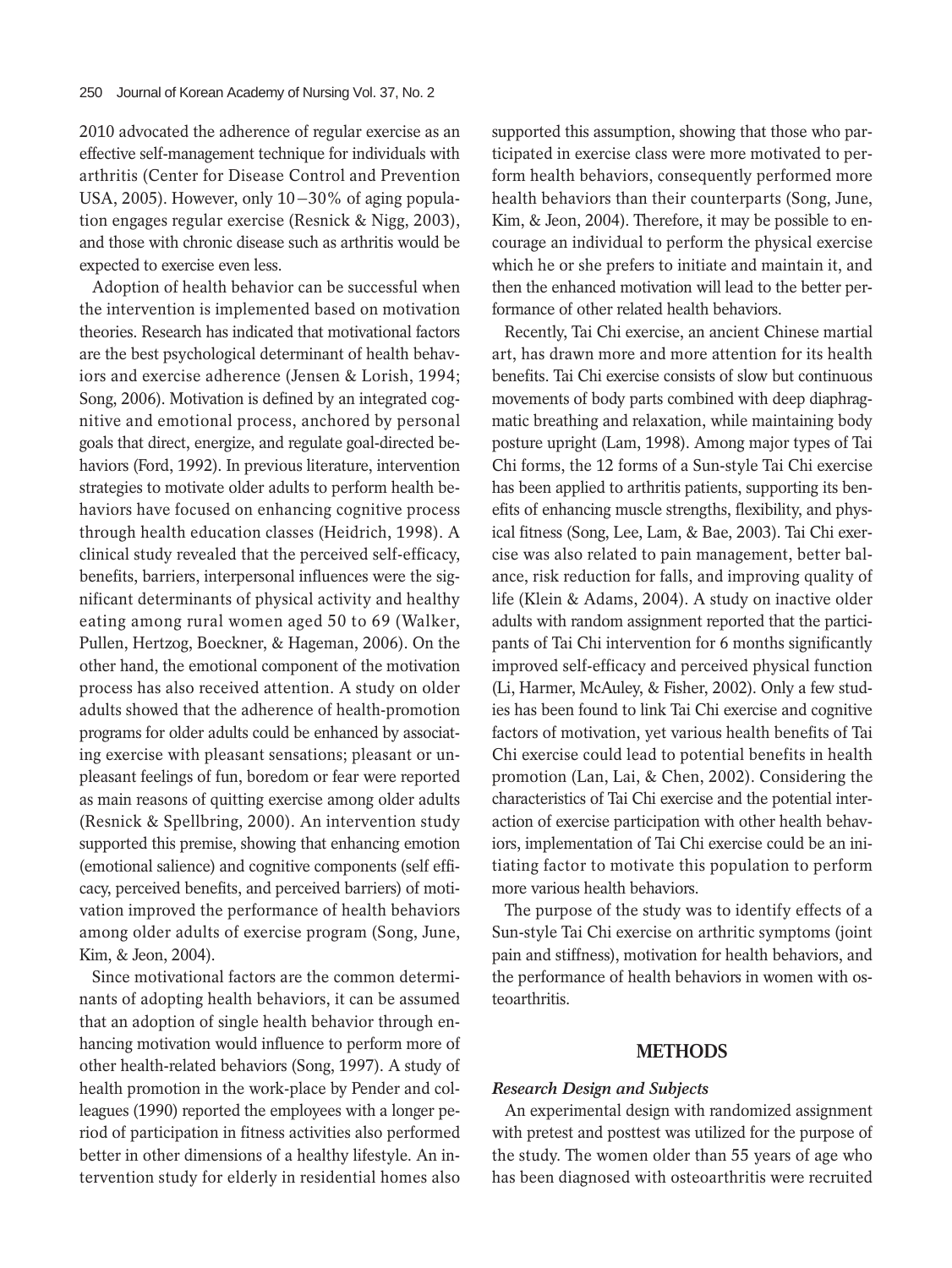from outpatient clinics of university hospitals and public health centers. The list of potential subjects has been reviewed by the primary physician to confirm the inclusion criteria and those who agreed to participate in the study were included in the study. The inclusion criteria for the patients were: (1) clinical and radiographic evidence of osteoarthritis, (2) no chronic disease or disability that would hinder from performing Tai Chi exercise such as ischemic heart disease or cerebrovascular attack, and (3) no participation in any regular exercise program during the previous year.

Total of 72 women with osteoarthritis were recruited and randomly assigned by Excel program to the Tai Chi exercise group for 38 subjects and to the control group for 34 subjects. At the end of the study, 22 subjects of the Tai Chi group and 21 of the control group remained for the posttest measure with 43% and 39% of dropout rates, respectively. The reasons for the dropout were having surgery for knee replacement, being tied up for taking care of grandchildren or postpartum care for their daughters, moving out to other part of the city, or too far to come to the exercise site. Those in the control group were able to attend the Tai Chi exercise program after the study had been completed.

#### *Data collection procedure*

A face to face interview was performed for each individual to fill out the questionnaire which took approximately  $15 - 20$  minutes for each interview. Total of three research assistants were trained prior to the study to make consistency of interview style. The same research assistant conducted an interview with an individual at the pretest and the posttest in 12 weeks. The interview for each group was scheduled before and after the intervention program separately.

The preparation phase of the study was to train exercise leaders for the Tai Chi program for arthritis patients. The exercise leaders were nurses who participated in a certificate workshop for Tai Chi program prior to the study, and practiced together until performing the 12 forms confidently. A registered standardized videotape (ISBN 1-885538-84-7) was provided to exercise leaders to guide them in performing each form of Tai Chi correctly. During the Tai Chi exercise program, one exercise leader taught a form of Tai Chi movement step by step, and the other two assisted the session to make sure the safety and correct posture of exercise for the participants.

#### *Intervention Procedure*

The Tai Chi exercise program for arthritic patients developed by Lam and his colleagues consists of warm-up exercise, 12 main movements, and cool-down exercise, and described in detail elsewhere (Song, Lee, Lam, & Bae, 2003). Tai Chi exercise sessions were held in the classroom of the university with non-slippery floor and ample space convenient to perform the exercise. The subjects of the Tai Chi exercise group performed onehour exercise session three times a week for the first two weeks until they learned the 12 forms of Tai Chi movement step-by-step enough to perform them correctly by themselves at home.

From the third week to the last week, the exercise group came to the supervised exercise session once a week, but they were expected to perform Tai Chi movement 3-4 times a week at home for another 10 weeks. The contract method and weekly follow-up calls from exercise leaders were used to motivate the participants to perform Tai Chi exercise regularly. The frequency and duration of Tai Chi performance at home were recorded on their exercise log, which was assessed during every weekly session.

### *Measurements*

#### **Motivation**

The motivation to perform health behaviors was measured by the Motivation Scale for Health Behavior developed in a previous study with myocardial infarction patients (Song & Lee, 2001). The 28 items of the scale were assessed to assure its applicability to the older people who participated in the present study by modifying expressions easier to understand for them. The Motivation Scale for Health Behaviors comprises the variables of perceived self-efficacy (6 items), perceived benefits (7 items), perceived barriers (10 items), and emotional salience (5 items), representing the cognitive and emotional appraisal constructs of motivation. Since each subscale represents specific component of motivation, motivation was assessed based on four motivational variables rather than the total scores.

Perceived self-efficacy was measured by a 4-point forced-choice Likert scale, with each item ranked from 1 (not confident at all) to 4 (very confident). Perceived benefits/barriers and emotional salience were measured with a 4-point Likert format, ranging from strongly disagree (1) to strongly agree (4). The negatively worded items were reversely scored so that the higher scores in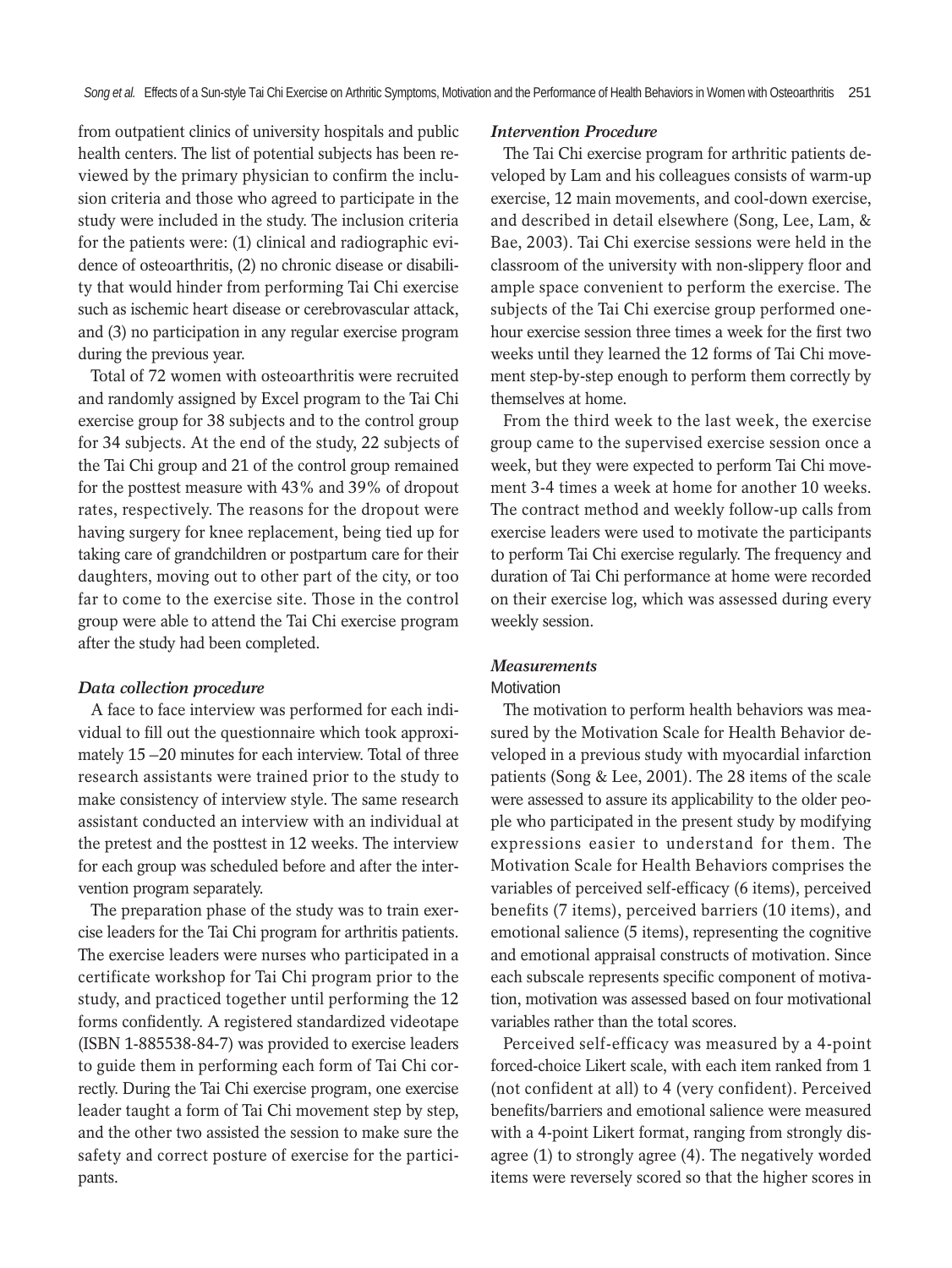the total motivation scale represented a more motivated state. Song and Lee (2001) reported the validity of the motivational scale, and showed that the reliability coefficients for each sub-dimension were  $0.73 - 0.86$ . The Cronbach's alpha for the 28-item motivation scale was 0.81, in previous study with older population (Song et al., 2004).

#### Health Behaviors

The performance of health behaviors was measured by a Health Behavior Scale that was also developed by Song and Lee (2001) developed in cardiac patients. The scale consisted of 5 specific behaviors such as health responsibility (5 items), diet behavior (8 items), exercise (4 items: mostly related to physical activities such as using staircase or walking short distance), stress management (5 items), and smoking habits (3 items). Although it has been developed with cardiac population, the scale was used for the study, because it has been previously applied to older adults and focused 5 specific health behaviors which were consistent to the focus of the present study. The 25-item scale was self-reported on a 4-point response format to determine the frequency of each behavior from 1 (never) to 4 (routinely). Higher scores refer to the more-frequent performance of health behaviors. The psychometrics of the Health Behavior Scale has been reported previously (Song & Lee, 2001). The Cronbach's alpha coefficient for the health behavior scale was 0.82 in the previous study with older population (Song et al., 2004).

## Arthritic Symptoms

The K-WOMAC (Bae et al., 2001) was used to assess arthritic symptoms of joint pain and stiffness of the subjects. The subscales of pain (5 items), stiffness (2 items) uses a 5-point Likert scale ranging from none (0) to extreme (4). Scores are generated by summing the coded responses to provide a score within the range of  $0 - 20$ for pain and 0?8 for stiffness. The reliability, validity, and responsiveness of the K-WOMAC have been reported in a previous study (Bae et al., 2001), and the Cronbach alphas for the subscales of pain and stiffness were 0.81- 0.96 respectively in patients with osteoarthritis.

#### *Data Analysis*

At the completion of data entry, SPSSWIN V 11.0 was used to analyze the data with an alpha level set at .05. Independent t-tests and Chi-square analyses were used

to test the homogeneity between the Tai Chi exercise group and the control group. Fisher's exact test was used when more than 20% of the cells had expected count less than five. Independent t-tests were used with the difference scores in mean change between pretest and posttest to compare the effects of Tai Chi exercise.

## **RESULTS**

## *1. Homogeneity tests on demographic characteristics and the outcome variables at the pretest*

There were no significant differences between the groups in any of the demographic characteristics (Table 1). The subjects had an average age of 63 years with the range of 55 to 74 years, and the average time since diagnosis was 9.8 years with the range of 1 to 27 years. The subjects from both groups received about 9 years of education. The comparisons on categorical variables between the groups were made by Fisher's exact test due to the small expected count, reporting no significant group differences. Most of the subjects were married, and perceived their economic status as middle or low. Only 3 individuals (14%) of each group did not have any religion. About 28% of the subjects had never performed any type of habitual exercise after their diagnosis, while 2 (9.1%) and 6 (28.6%) subjects of the experimental and the control groups, respectively, maintained their exercise habits for longer than 3 months. More than half of both groups perceived their present health as poor or very poor, while no one perceived their health status as excellent. The results on group comparisons on outcome variables also showed no significant differences between the groups (Table 2).

## *2. Effects of Tai Chi exercise on arthritic symptoms, motivation, and the performance of health behaviors*

At the completion of 12 weeks of Tai Chi exercise, the Tai Chi exercise group reported significantly less pain (t  $= -2.19$ ,  $p = 0.03$ ) and stiffness (t = -2.24,  $p = 0.03$ ) in their joints, while the control group had either more pain (K-WOMAC score increased from 8.90 to 9.52) and stiffness (from 3.57 to 3.81).

Four subscales of motivation were compared between the groups, and the Tai Chi exercise group showed significant more perceived benefits than the control group  $(t =$ 2.67,  $p = 0.01$ ). The group differences in mean changes of other motivational variables were not significant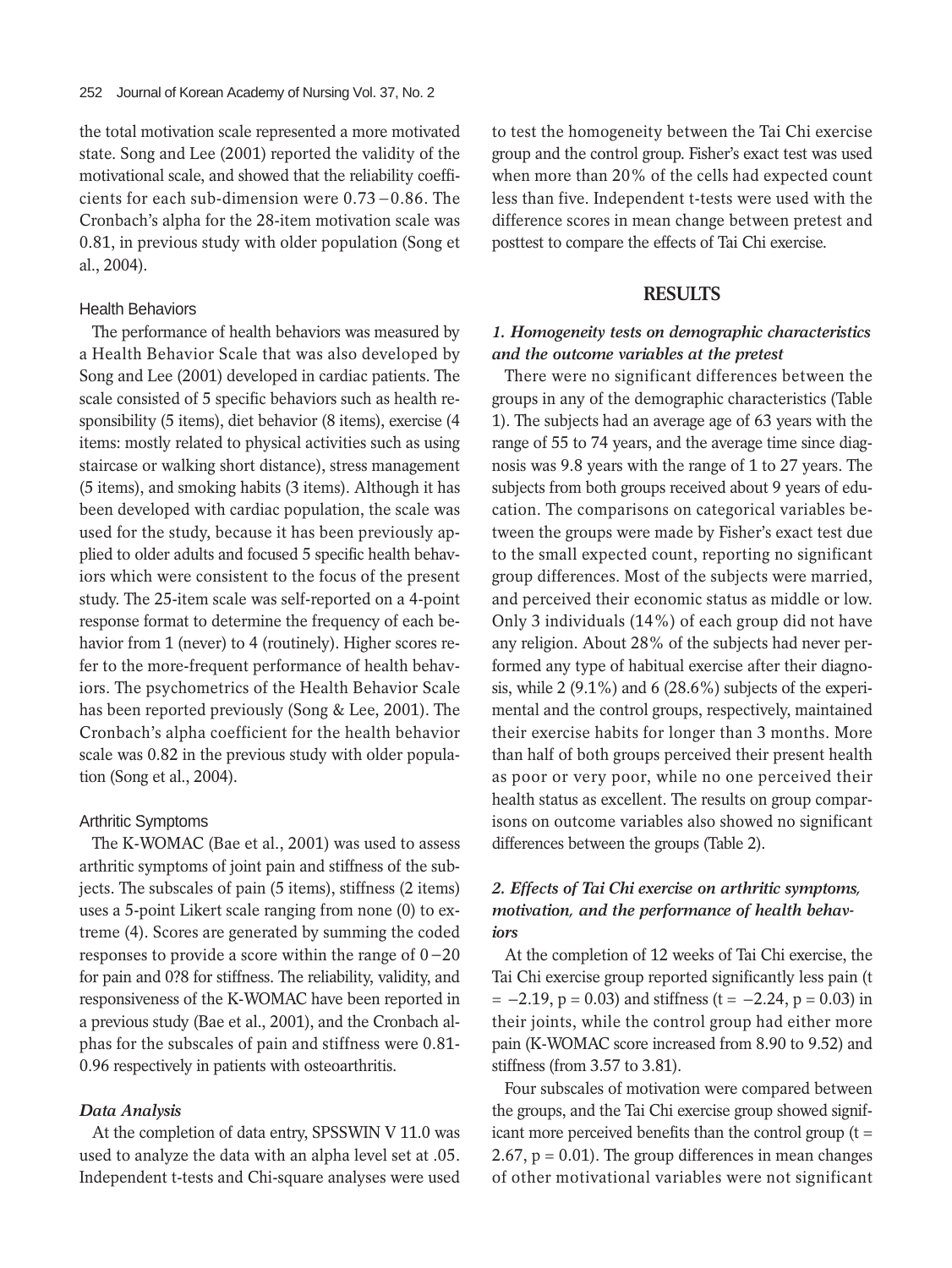## (Table 3).

The group comparisons were conducted on the performance of health behaviors and specific health behaviors of health responsibility, exercise, diet behavior, stress management, and smoking habits. The Tai Chi group performed significantly more health behaviors than the control group, and specific health behaviors of diet behavior and stress management showed significant differences (t = 2.06, p = 0.04, t = 2.97, p = 0.005 respectively). Other dimensions of health behaviors were not sig-

#### **Table 1.** Homogeneity Tests on Demographic Characteristics of the Subjects

| Variables                 | Tai Chi $(n=22)$ | Control $(n=21)$ | t                   | p    |
|---------------------------|------------------|------------------|---------------------|------|
|                           | Mean (SD)        | Mean (SD)        |                     |      |
| Age (years)               | 64.8 $(6.0)$     | 62.5(5.6)        | 1.20                | 0.23 |
| Education (years)         | 9.0(3.8)         | 8.8(4.1)         | 0.11                | 0.90 |
| Diagnosis period (years)  | 10.4(7.1)        | 9.2(7.2)         | 0.53                | 0.59 |
|                           | Frequency (%)    | Frequency (%)    | $\mathrm{Fisher}^+$ | p    |
| Marital status            |                  |                  |                     |      |
| Single/others             | 2(9.0)           | 1(4.8)           | 0.55                |      |
| Married                   | 15(68.2)         | 14 (66.7)        |                     |      |
| Widowed                   | 7(31.8)          | 7(33.3)          |                     |      |
| Perceived economic status |                  |                  |                     |      |
| High                      | 1(4.5)           | 1(4.8)           | 0.32                |      |
| Middle                    | 13(59.1)         | 13 (61.9)        |                     |      |
| Low                       | 8(36.4)          | 7(33.3)          |                     |      |
| Religion                  |                  |                  |                     |      |
| None                      | 3(13.6)          | 3(14.3)          | 0.96                | 0.89 |
| Catholic                  | 3(13.6)          | 3(14.3)          |                     |      |
| Protestant                | 6(27.3)          | 8(38.1)          |                     |      |
| <b>Buddhism</b>           | 10(45.5)         | 7(33.3)          |                     |      |
| Current Exercise habits   |                  |                  |                     |      |
| Never                     | 6(27.3)          | 6(28.6)          | 3.54                | 0.32 |
| Mostly do not exercise    | 7(31.8)          | 6(28.6)          |                     |      |
| Exercise $\lt$ 3 months   | 7(31.8)          | 3(14.3)          |                     |      |
| Exercise $> 3$ months     | 2(9.1)           | 6(28.6)          |                     |      |
| Present health            |                  |                  |                     |      |
| Very poor                 | 3(13.6)          | 3(14.3)          | 0.16                |      |
| Poor                      | 9(40.9)          | 8(38.1)          |                     |      |
| Good                      | 10(45.5)         | 10(47.6)         |                     |      |

Values are from Fisher's exact test

| Variables             | Tai Chi $(n=22)$ | Control $(n=21)$ |         | p    |
|-----------------------|------------------|------------------|---------|------|
|                       | Mean (SD)        | Mean (SD)        |         |      |
| Arthritic symptoms    |                  |                  |         |      |
| Joint pain            | 6.91(4.1)        | 8.90(5.1)        | $-1.40$ | 0.17 |
| Joint stiffness       | 3.22(1.6)        | 3.57(2.1)        | $-0.60$ | 0.55 |
| Motivation            |                  |                  |         |      |
| Self-efficacy         | 17.47 (4.03)     | 17.27 (2.45)     | 0.19    | 0.84 |
| Perceived benefits    | 24.22 (2.20)     | 23.95 (2.24)     | 0.40    | 0.68 |
| Perceived barriers    | 25.22 (4.81)     | 26.90 (2.56)     | $-1.43$ | 0.16 |
| Emotional salience    | 14.90 (1.77)     | 14.76 (1.41)     | 0.48    | 0.63 |
| Health behaviors      | 68.22 (8.17)     | 67.40 (6.32)     | 0.36    | 0.71 |
| Health responsibility | 2.47(0.55)       | 2.35(0.36)       | 0.83    | 0.41 |
| Exercise              | 2.26(0.77)       | 2.27(0.67)       | $-0.05$ | 0.95 |
| Diet behavior         | 3.23(0.47)       | 3.18(0.41)       | 0.37    | 0.71 |
| Stress management     | 2.30(0.47)       | 2.40(0.41)       | $-0.80$ | 0.42 |
| Smoking habits        | 3.13(0.64)       | 2.85(0.55)       | 1.52    | 0.13 |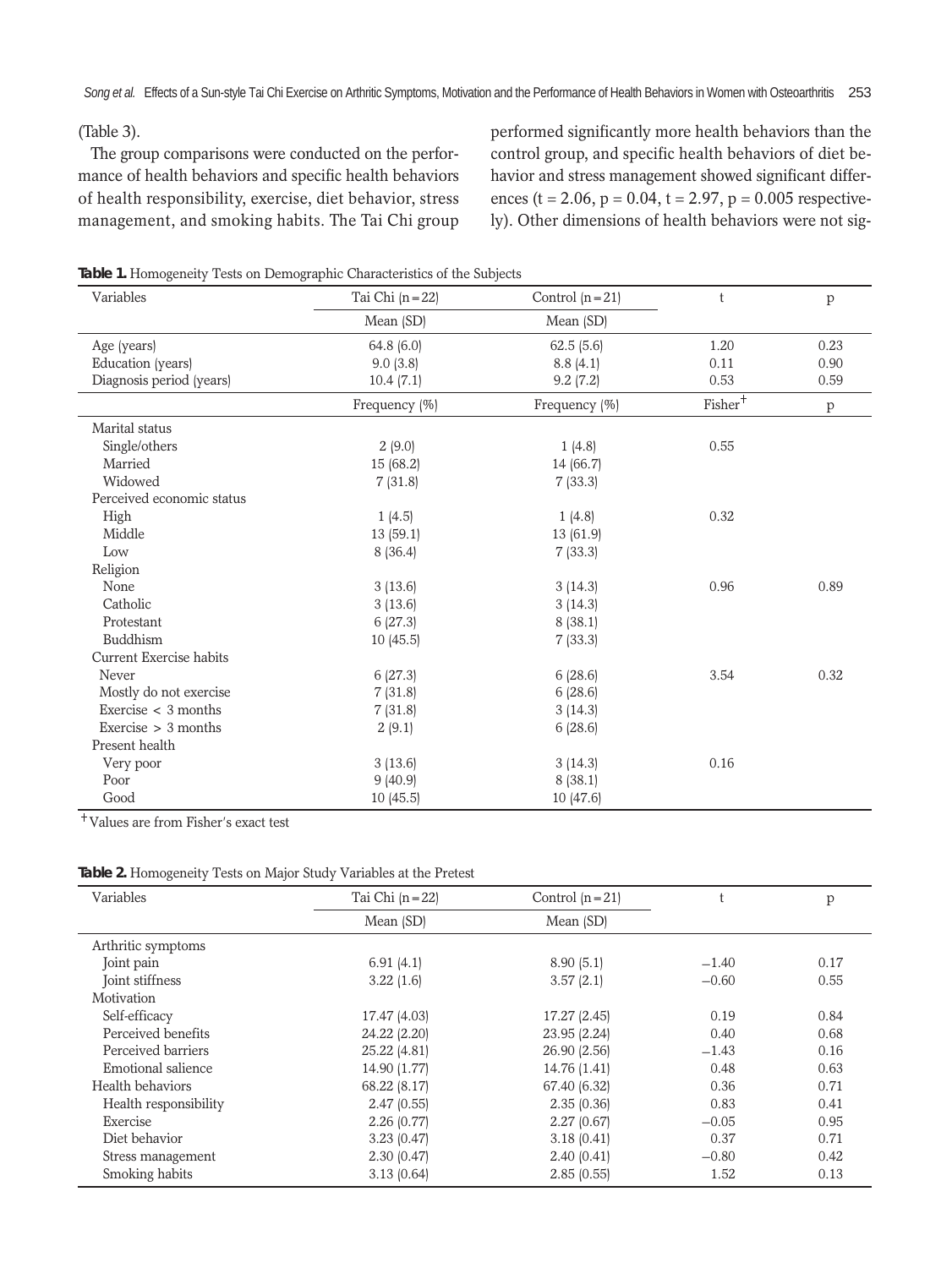| Variable              | Posttest scores  |                  | Difference in mean change |                  |         |       |
|-----------------------|------------------|------------------|---------------------------|------------------|---------|-------|
|                       | Tai Chi $(n=22)$ | Control $(n=21)$ | Tai Chi $(n=22)$          | Control $(n=21)$ |         | p     |
|                       | Mean (SD)        | Mean (SD)        | Mean (SD)                 | Mean (SD)        |         |       |
| Arthritic symptoms    |                  |                  |                           |                  |         |       |
| Joint pain            | 4.45(2.61)       | 9.52(4.69)       | $-2.45(3.96)$             | 0.61(5.16)       | $-2.19$ | 0.03  |
| Joint stiffness       | 2.27(1.57)       | 3.81(1.80)       | $-0.95(1.58)$             | 0.23(1.89)       | $-2.24$ | 0.03  |
| Motivation            |                  |                  |                           |                  |         |       |
| Self-efficacy         | 18.12 (3.67)     | 17.20 (3.18)     | 0.65(3.78)                | $-0.06$ (4.08)   | 0.60    | 0.55  |
| Perceived benefits    | 25.86 (2.31)     | 24.52 (2.18)     | 2.36(2.12)                | 0.57(2.27)       | 2.67    | 0.01  |
| Perceived barriers    | 24.54 (2.95)     | 26.42 (4.19)     | $-1.86(4.15)$             | $-0.47(3.90)$    | $-1.12$ | 0.26  |
| Emotional salience    | 14.77 (1.63)     | 13.76 (1.13)     | $-0.28$ (2.86)            | $-1.00$ (1.73)   | 0.97    | 0.33  |
| Health behaviors      | 75.22 (10.32)    | 67.28 (12.57)    | 7.00(8.00)                | 0.70(9.29)       | 2.35    | 0.02  |
| Health responsibility | 2.79(0.67)       | 2.44(0.76)       | 0.31(0.66)                | 0.09(0.66)       | 1.09    | 0.28  |
| Exercise              | 2.56(0.71)       | 2.38(0.84)       | 0.30(0.68)                | 0.10(0.61)       | 1.01    | 0.32  |
| Diet behavior         | 3.41(0.37)       | 3.05(0.64)       | 0.17(0.32)                | $-0.07$ (0.48)   | 2.06    | 0.04  |
| Stress management     | 2.69(0.49)       | 2.32(0.58)       | 0.39(0.50)                | $-0.08$ (0.54)   | 2.97    | 0.005 |
| Smoking cessation     | 3.42(0.61)       | 3.14(0.67)       | 0.28(0.62)                | 0.28(0.80)       | 0.01    | 0.99  |

**Table 3.** Mean Group Comparisons in Arthritic Symptoms, Motivation for Health Behaviors, and the Performance of Health Behaviors at the Posttest

nificantly different between the groups.

#### **DISCUSSION**

As there is currently no cure for osteoarthritis, the role of exercise in reducing arthritic symptoms and slowing progression to serious disease has been receiving increasing attention (Bennell & Hinman, 2007). In the present study, a Sun-style Tai Chi exercise was applied to women with osteoarthritis for 12 weeks, and the findings showed that women who participated in Tai Chi exercise program perceived less pain and stiffness in their joints, and perceived more health benefits, and consequently performed more health behaviors. The recent intervention study with osteoarthritis patients also reported similar results using K-WOMAC that those who participated in Tai Chi exercise for 8 weeks perceived significantly less joint pain ( $M = 4.22$ , SD = 2.92) and joint stiffness ( $M = 2.01$ ,  $SD = 1.51$ ) compared to those in aquatic exercise or self help management groups (Lee, 2006). Tai Chi exercise is characterized as slow and gentle movements with low intensity, which would make easier for arthritic patients to move their joints with less perceived pain (Lam, 1998). Based on the recent metaanalysis and large randomized controlled trials, clinical guidelines consistently recommended exercise program to reduce pain and improve function with careful planning for individualized and patient centered program taking into account factors such as age, co-morbidity, and overall mobility (Fransen, McConnell, & Bell,

2002).

While the health benefits of exercise for individuals with chronic disease have been well established in previous research, the safety issues should be emphasized especially for the population with arthritis who are subjects to get injured by conducting exercise (Clyman, 2001). The present study used a stepwise progressive teaching method with exercise precaution that has been suggested for Tai Chi for Arthritis program. According to this teaching method, the subjects with arthritis should learn the movements of a Sun-style Tai Chi step by step and gradually increase their intensity and duration of exercise with allowing resting time to prevent from aggravating the arthritic symptoms (Lam, 2006). A Sun-style Tai Chi exercise are characterized by slow and continuous movements with follow up steps and higher stance with bending knees less than other types of Tai Chi (Song, 2006). This characteristics of follow up steps and higher stance were found helpful to make less burden on individual's knee and ankle, and consequently the participants were able to perform exercise slowly with less pain. The research team of the study assured to apply the characteristics of a Sun-style Tai Chi exercise to maximize beneficial effects while preventing any potential injury. The choice of exercise applicable to the arthritis patients should be based on the right form and intensity prescribed to meet the characteristics of the disease (Clyman, 2001). At the completion of 12 week Tai Chi exercise, the subjects of the present study reported significantly less pain and stiffness with no exercise related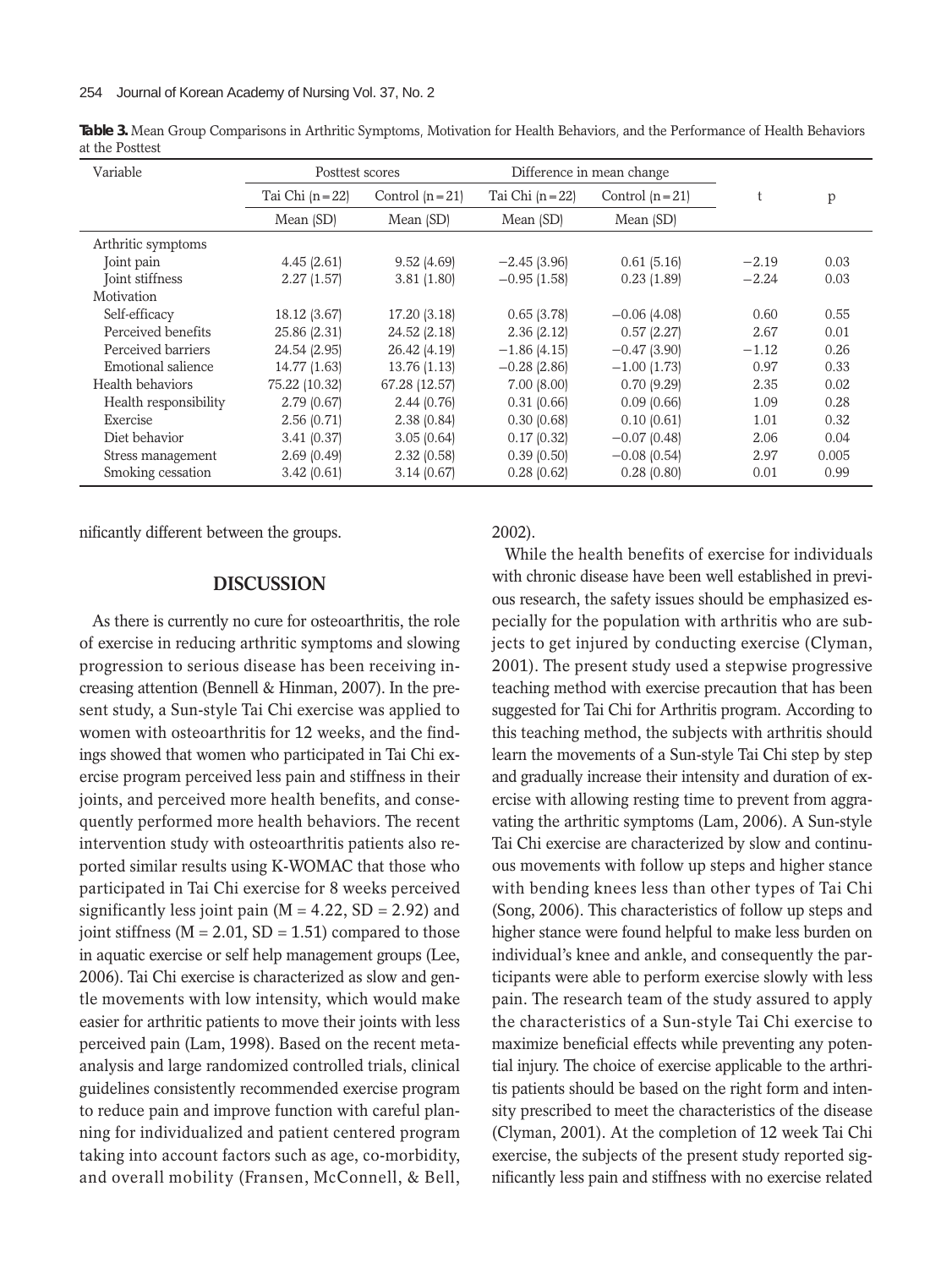injury, which could support for safe application of Tai Chi exercise to this population.

According to evidence-based recommendations for exercise in managing osteoarthritis, however, exercise program should be accompanied with strategies to improve and maintain adherence and motivation to promote a positive lifestyle change (Bennell & Hinman, 2007). The present study was based on an assumption that the adoption of one specific health behavior, a regular participating of Tai Chi exercise, would lead to motivate an individual to aware of and perform other dimensions of healthy lifestyle (Song, 1997). The study results revealed that the participants of the Tai chi exercise program for 12 weeks perceived more health benefits and performed better health behaviors than those in the control group. Similarly, older adults who performed regular exercise for 10 weeks reported better performance of health behaviors including more active physical activities (Song et al., 2004). The intervention study of urinary incontinence supported the relationship between motivation and the interaction of health behaviors, reporting that the patients who had practiced better health promoting behaviors were more motivated to follow a home exercise program that led to a successful therapy (Shinopulos & Jacobson, 1999). The relationship between single health behavior and multiple health behaviors through motivation as common determinants could lead to a basis for multiple behavioral modifications, and should be further identified to build health promotion strategies.

However, except for perceived benefits, other dimensions of motivation only slightly enhanced not enough to be significant. Perceived benefits along with self efficacy and perceived barriers are recognized as one of major determinants of physical activities and health behaviors in the literature (Kaewthummanukul & Brown, 2006). A study with older adults living in residential homes also reported that the exercise participants reported significantly more perceived benefits than those who dropped out, and consequently better performance of health behaviors (Song et al., 2004).

The findings that several motivational variables were not significant in the present study can be explained by two aspects. First, the pretest scores of self-efficacy and emotional salience were already relatively high (item means = 3.2 and 3.7 respectively in 4 point scale), so the intervention effects could be limited due to ceiling effect. The other reason may be due to the selection of the instrument that has more general target behavior (health behaviors) in this population. Self-efficacy has been proven to have major influence on behavioral modification, especially when is targeted for a specific behavior such as exercise or diet, rather than health behaviors in general. When the target behavior of self-efficacy is more general such as overall health behaviors as the case of this present study, the influence of self-efficacy on the target behavior tends to be weak (Song et al., 2004). A randomized intervention study for older adults showed that individuals in the exercise program experienced significantly improved in exercise efficacy than the control group, but reported not significant in efficacy to 'adhere to exercise' that was more general target (Hughes et al., 2004). Since the target behavior of self-efficacy in the present study was health behaviors which were more general than each specific health behavior, it may be less effective to improve self-efficacy by the exercise intervention.

The limitation of the study findings can be considered as the following points. Although the group assignments were made randomly by computer assigning numbers of excel program, the number of subjects for each group were relatively small and individual variance (within group variance) could reduce the study power. The difference scores between pretest and posttest were used for the final analysis to consider individual variance at the pretest, but the small sample size and high dropout rates (48%) should be considered in interpreting the results. In addition, the study period of 12 weeks was considered long enough to lead significant changes in perceived benefits and behavioral modification, but not enough to result in significant improvement of other motivational variables. Further study would be required to determine the motivational variables that lead to lifestyle modification in long term.

### **CONCLUSION**

The study findings reveal the potential effect of Tai Chi exercise program to apply to the patients with osteoarthritis in a long-term basis. According to the findings, a Sun-style Tai Chi exercise could be applied to those with osteoarthritis in outpatient clinics or public health centers if they are not in acute inflammatory stage to lead successful behavioral modification by reducing arthritic symptoms. There is a need to develop the long term management strategies for the population with chronic illness, because they are required to engage in